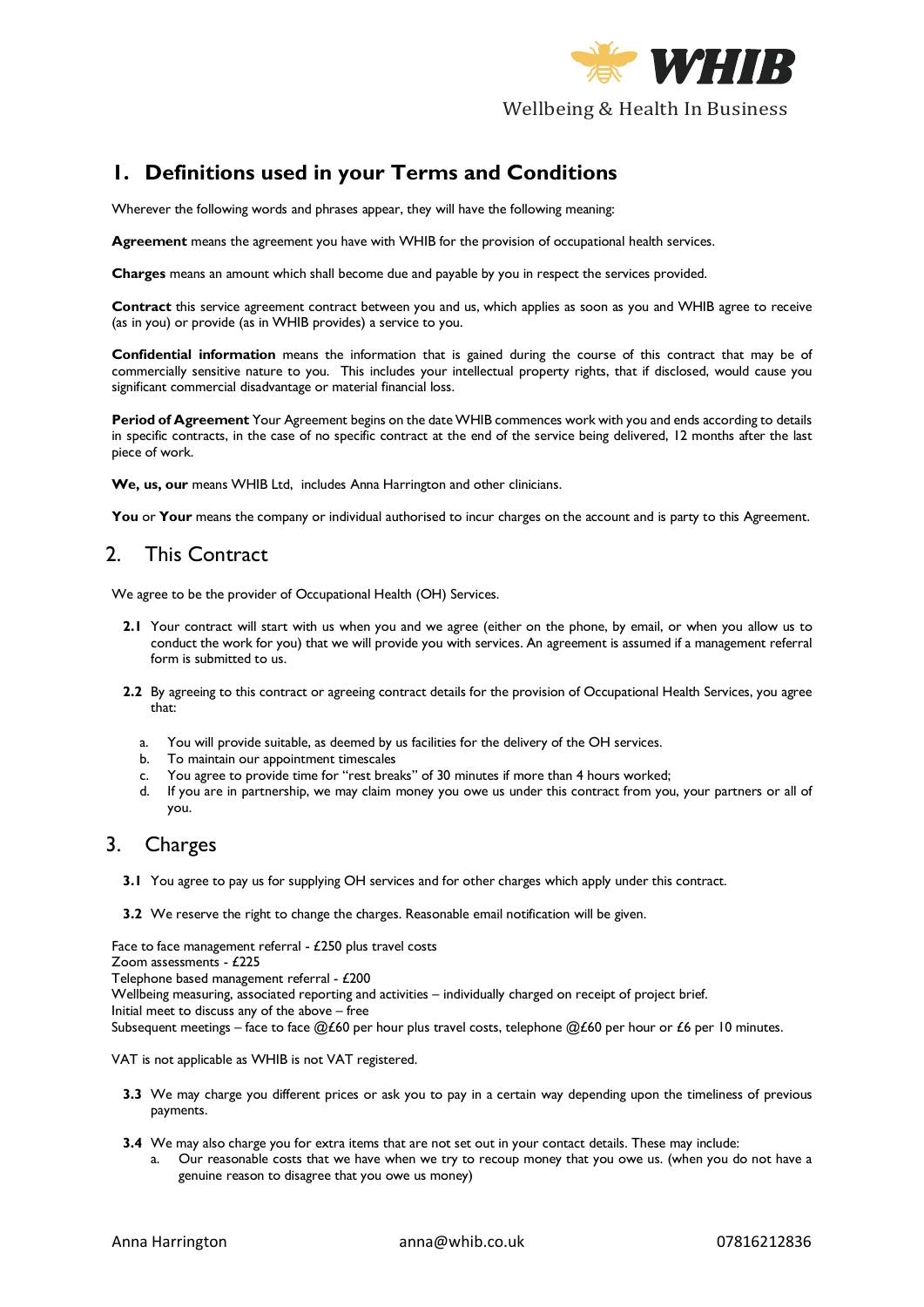

- b. Our reasonable costs of stopping the provision of OH services with you, For example, storage of employee records.
- c. Our costs for travel to other sites which have not been previously agreed.
- d. Charges for storage of clinical records off site.
- e. Our reasonable costs if you break any of the terms and conditions of this contract, including costs we have to pay to get back money that you owe us (including administration costs and costs that we have to pay for contacting you to ask you to pay us the money you owe);
- f. Our reasonable costs if you fail to keep an agreed appointment with us or one of our agents at a prior arranged OH or Counsellor/ Affiliate appointment. To avoid incurring this charge appointments cancellation time period is not less than 24 hours from the start of the appointment.
- g. Our reasonable costs should we incur further working hours because you fail to adhere to our appointment timescales and "rest breaks".
- h. Our reasonable costs when you wish us to transfer our OH records to another OH provider.

#### 4. Payment

- **4.1** We will send you invoices which will be based upon charges to your account for the provision of OH services at the agreed site.
- **4.2** You must pay the money that you owe in full within the timescale shown on the invoice. The timescale commences from the date that the invoice was created to the time the payment is shown within our bank statement no longer than 3 days outside the stipulated timescale.
	- a. If you disagree with any amount that we have charged you, you must tell us why at least five days before you are due to pay us.
	- b. Even if you disagree with the amount we have charged you, you must pay at least 75% of the full amount shown on the invoice within the timescale that you are due to pay us.
	- c. Once you have told us that you disagree with the amount we have charged you, we will work with you to sort the problem out.
	- d. If we decide that you have no valid reason to disagree with the invoice and you owe us the rest of the money shown on the invoice, you must pay it within 10 days. If we decide we have charged you too much and we owe you any money, we will put the money back into your account as soon as we can. If you disagree with our decision, you can take legal action against us.
	- e. You agree to pay your invoice for amounts which you do not disagree with and for any invoices we send you afterwards.
- **4.3** If you do not pay your invoice within the timescale set out on the invoice, we may among other things we can do under this contract, charge you interest at amount that WHIB decides at that time, on amounts you do not disagree with from the day after the invoice was due.

## 5. Onsite Facilities

- **5.1** If the provision of OH services means that we have agreed to provide OH services onsite at your premises, you must take reasonable care to provide us with suitable facilities to enable us to deliver our services to a high standard.
- **5.2** As part of onsite delivery at your premises, you agree to provide us with a room that is:
	- Private, Clean, warm and well ventilated;
	- Suitably furnished with a table and seats;
- **5.3** If the clinician assesses the facilities, they will request alternative. If suitable facilities are not provided and the appointment(s) are cancelled as a consequence, you will be charged the full amount for the appointment.

## 6. Occupational health management referral

- **6.1** As soon as a management referral form has been received by WHIB these terms and conditions apply.
- **6.2** The clinician will triage the management referral, if it not sufficiently completed as decided by the clinician it will be rejected and you informed of the corrections required before WHIB can progress any further with the referral process.

# 7. Telephone based assessment